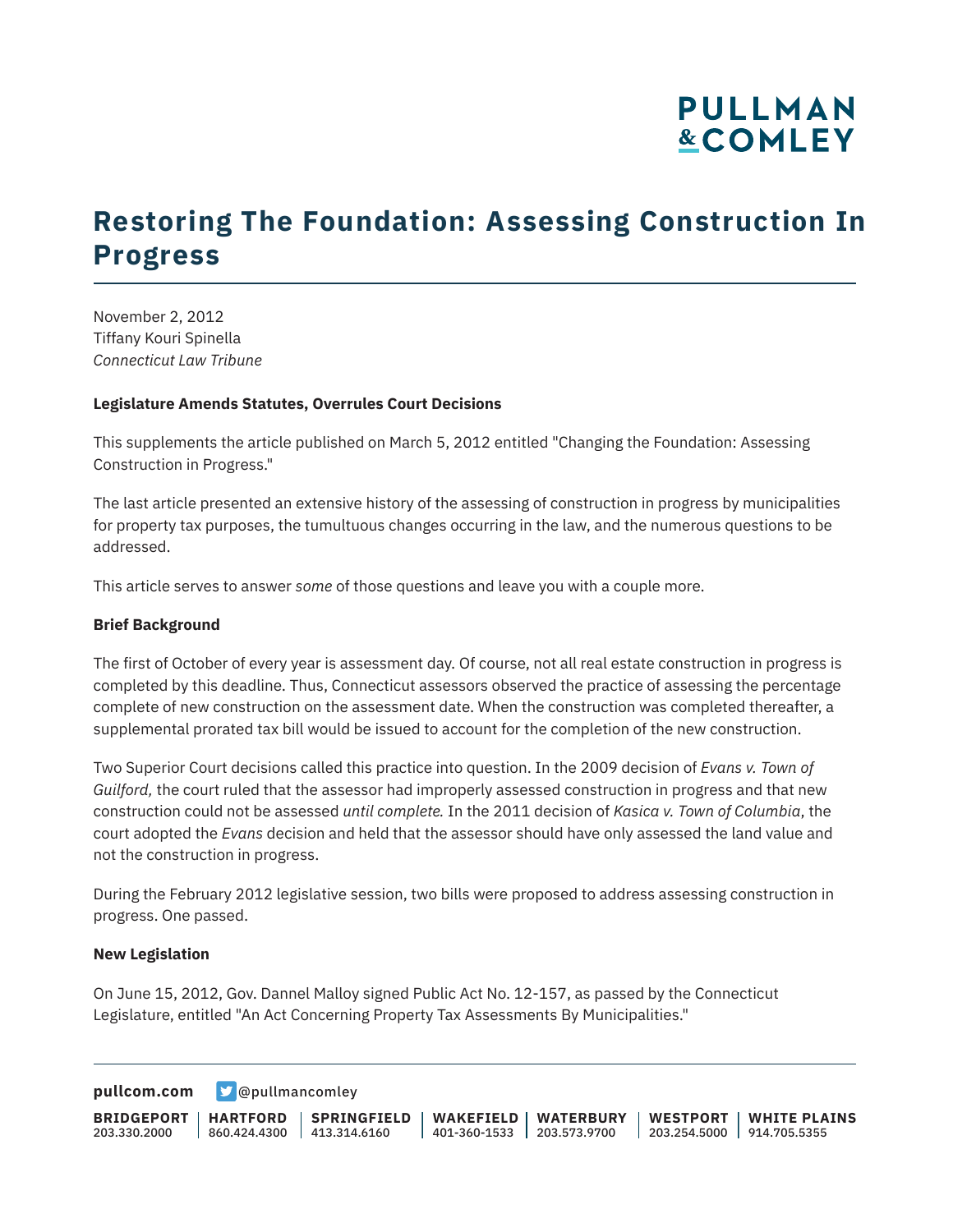# **PULLMAN &COMLEY**

## Restoring The Foundation: Assessing Construction In Progress

This public act amended not one, but three statutes (Connecticut General Statutes §§12-53a, 12-62c and 12-64), sending the clear message that the caselaw described above has been overruled and Connecticut assessors' former practice is reinstated.

Connecticut General Statutes § 12-53a was the statute that the *Evans* and *Kasica* courts primarily relied on to hold that only newly completed construction could be assessed – not construction in progress. Thus, not surprisingly, the amendments to this statute provide the clearest guidance.

Subsection (a) of this statute is now divided into two subsections: one which addresses supplemental tax bills for newly completed construction and the other which addresses partially completed construction.

Connecticut General Statutes §12-53a(a)(1) has been clarified to provide that a supplemental prorated tax bill is to be issued "based on the assessed value of such *completed* new construction." (emphasis added).

Connecticut General Statutes §12-53a(a)(2) states that "[p]artially completed new construction of real estate shall be liable for the payment of municipal taxes based on the assessed value of such partially completed new construction as of October first of the assessment year."

### **Assessor Instruction**

The next amendment was to Connecticut General Statutes §12-62c. This statute concerns the "municipal option to phase in assessment increases resulting from [the] revaluation of real property." The modified language simply comports with the amended section § 12-53a(a) and instructs an assessor as to how to determine the assessment of newly completed construction as part of a phase in of a real estate revaluation.

Finally, to ensure there was no question as to whether partially completed construction could be assessed, Connecticut General Statutes § 12-64 was amended as well. This statute sets forth property in a municipality that must be assessed on each Grand List. This list was amended to specifically include "improvements that are partially completed or under construction."

One caveat to the foregoing amendments is that they are prospective, and *not* retrospective. The amendments are "effective Oct. 1, 2012 and applicable to assessment years commencing on or after said date."

In light of the legislative decision to make these amendments only prospective, a taxpayer may be inclined to pursue a property tax appeal of an assessment of construction in progress on a Grand List *prior* to Oct. 1, 2012.

However, unless a taxpayer currently has an appeal pending with the court, this is not an option. In Connecticut, there are two avenues to pursue a property tax appeal – Connecticut General Statutes § § 12-117a and/or 12-119. The time period for appealing an assessment, on a Grand List prior to Oct. 1,